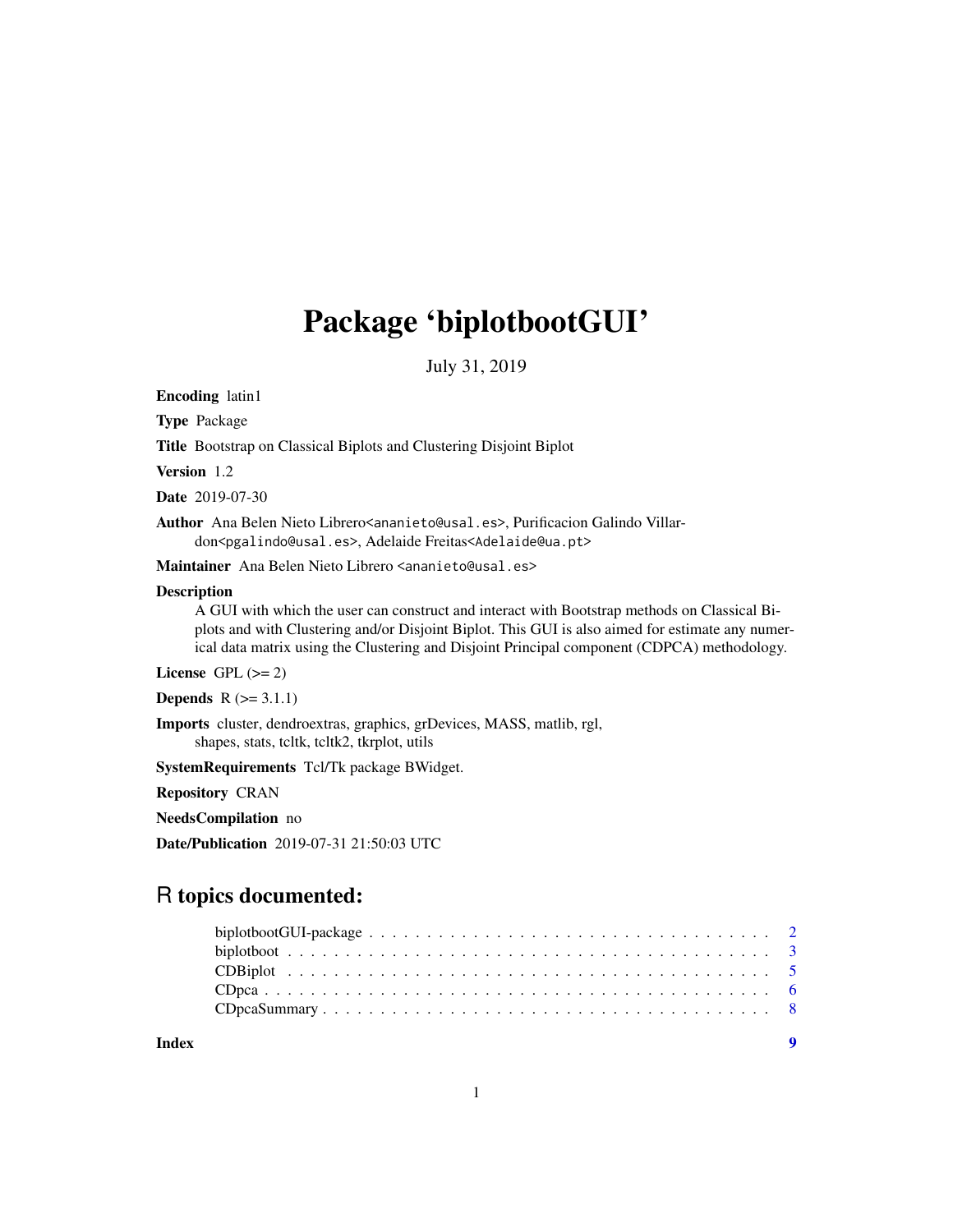<span id="page-1-0"></span>biplotbootGUI-package *biplotbootGUI: Bootstrap on Classical Biplots and Clustering Disjoint Biplot*

#### Description

The biplotbootGUI package is a graphical user interface to construct and interact with Classical Biplots and, combined with Bootstrap methods, provides confidence intervals based on percentiles, t-bootstrap and BCa to measure the accuracy of the estimators of the parameters given by them.

#### Details

| Package: | biplotbootGUI |
|----------|---------------|
| Type:    | Package       |
| Version: | 1.2.          |
| Date:    | 2019-07-30    |
| License: | $GPI \geq 2$  |

#### Author(s)

Ana Belen Nieto Librero <ananieto@usal.es>, Purificacion Galindo Villardon <pgalindo@usal.es>, Adelaide Freitas <adelaide@ua.pt>

Maintainer: Ana Belen Nieto Librero <ananieto@usal.es>

#### References

- Gabriel, K. R. (1971). The Biplot graphic display of matrices with applications to principal components analysis. Biometrika, 58(3), 453-467.
- Galindo, M. P. (1986). Una alternativa de representacion simultanea: HJ-Biplot. Questiio, 10(1), 13-23.
- Efron, B. (1979). Bootstrap methods: Another look at the jackknife. Annals of Statistics, 7, 1-26.
- Efron, B. (1987). Better bootstrap confidence intervals. Journal of the American Statistical Association, 82, 171-185.
- Efron, B., & Tibshirani, R. J. (1993). An introduction into the bootstrap. New York: Chapman and Hall.
- Macedo, E. and Freitas, A. (2015). The alternating least-squares algorithm for CDPCA. *Communications in Computer and Information Science (CCIS), Springer Verlag pp. 173-191*.
- Nieto, A. B., & Galindo, M. P., & Leiva, V., & Vicente-Galindo, P. (2014). A methodology for biplots based on bootstrapping with R. Revista Colombiana de Estadistica, 37(2), 367-397.
- Vichi, M and Saporta, G. (2009). Clustering and disjoint principal component analysis. *Computational Statistics and Data Analysis*, 53, 3194-3208.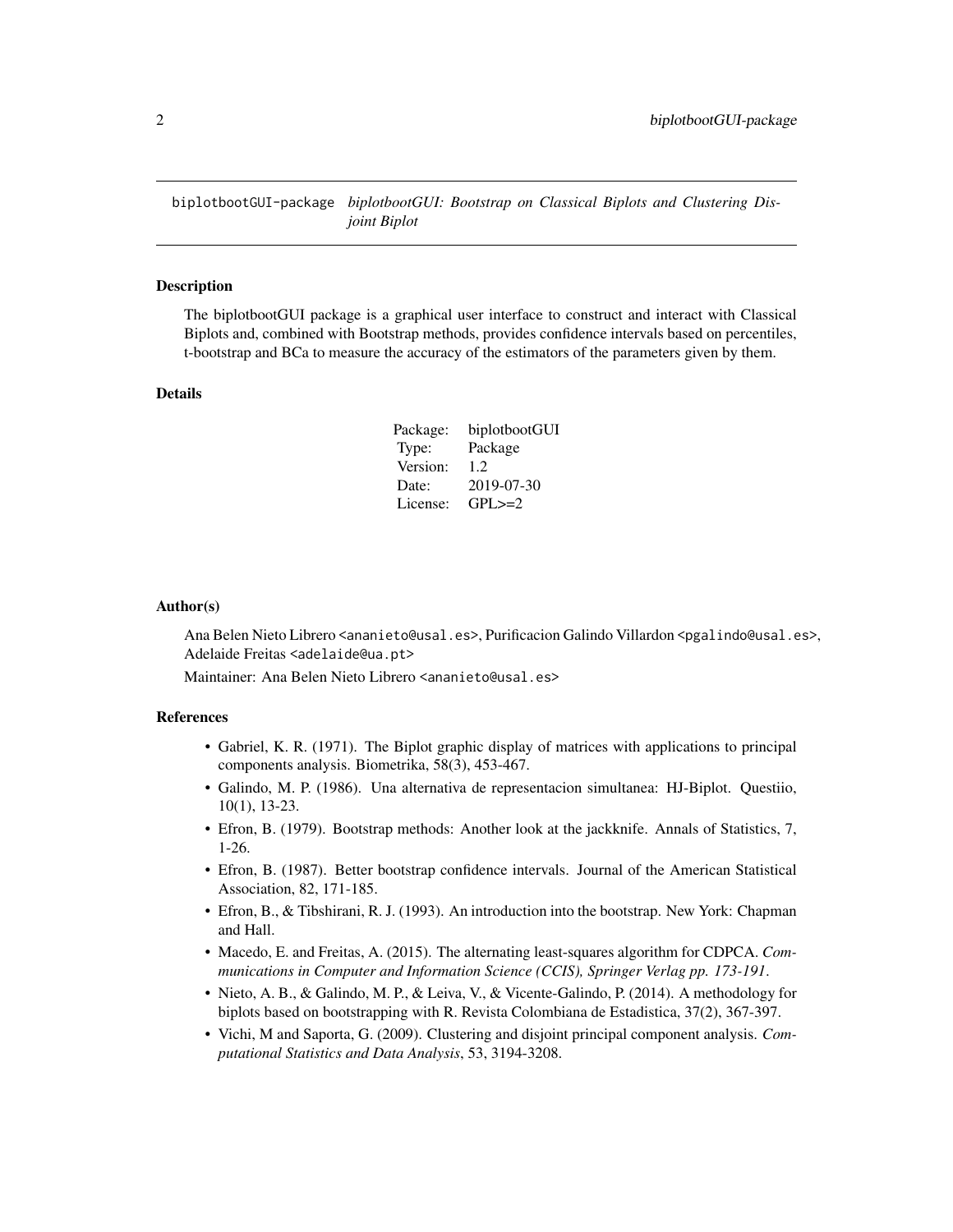#### <span id="page-2-0"></span>biplotboot 3

#### Examples

```
data(iris)
biplotboot(iris[,-5])
```

| biplotboot | biplotbootGUI: Bootstrap on Classical Biplots and Clustering Dis- |  |  |  |  |
|------------|-------------------------------------------------------------------|--|--|--|--|
|            | <i>joint Biplot</i>                                               |  |  |  |  |

#### Description

The biplotboot function is a graphical user interface to construct and interact with Classical Biplots and, combined with Bootstrap methods, provides confidence intervals based on percentiles and t-bootstrap to measure the accuracy of the estimators of the parameters given by them.

#### Usage

biplotboot(x)

#### Arguments

x A data frame with the information to be analyzed

#### Details

When the function is launched, firstly, it is necessary to select the number of resamples to be extracted, the conficende level to calculate the intervals presented in the results and the parameters whose inferential form want to be calculated. Then, an option window is displayed where you can change the color, the size, the label and/or the symbol of an element or of a set of elements; to select the kind of Biplot factorization to be applied, to select the transformation data, to change the window size containing the graphs and to tick the checkbox to show the axes in the graph. Press the Graph button and then choose the number of axes to be retained. When the graph will be shown, the function will allow you to change characteristics of the points with the mouse. Press the right mouse button and a window will be displayed to change the color, the size, the label and/or the symbol of the nearest point of position clicked. Press the left mouse button and a window will be displayed to select one option: Change the position label, Remove label or Do nothing. It is also possible to select the dimensions shown in the graph and to change the limits of the axes. In the window there are five menus with their corresponding submenus:

#### • File

- Copy image
- Save image
	- \* PDF file
	- \* Eps file
	- \* Png file
	- \* Jpg/Jpeg file

– Exit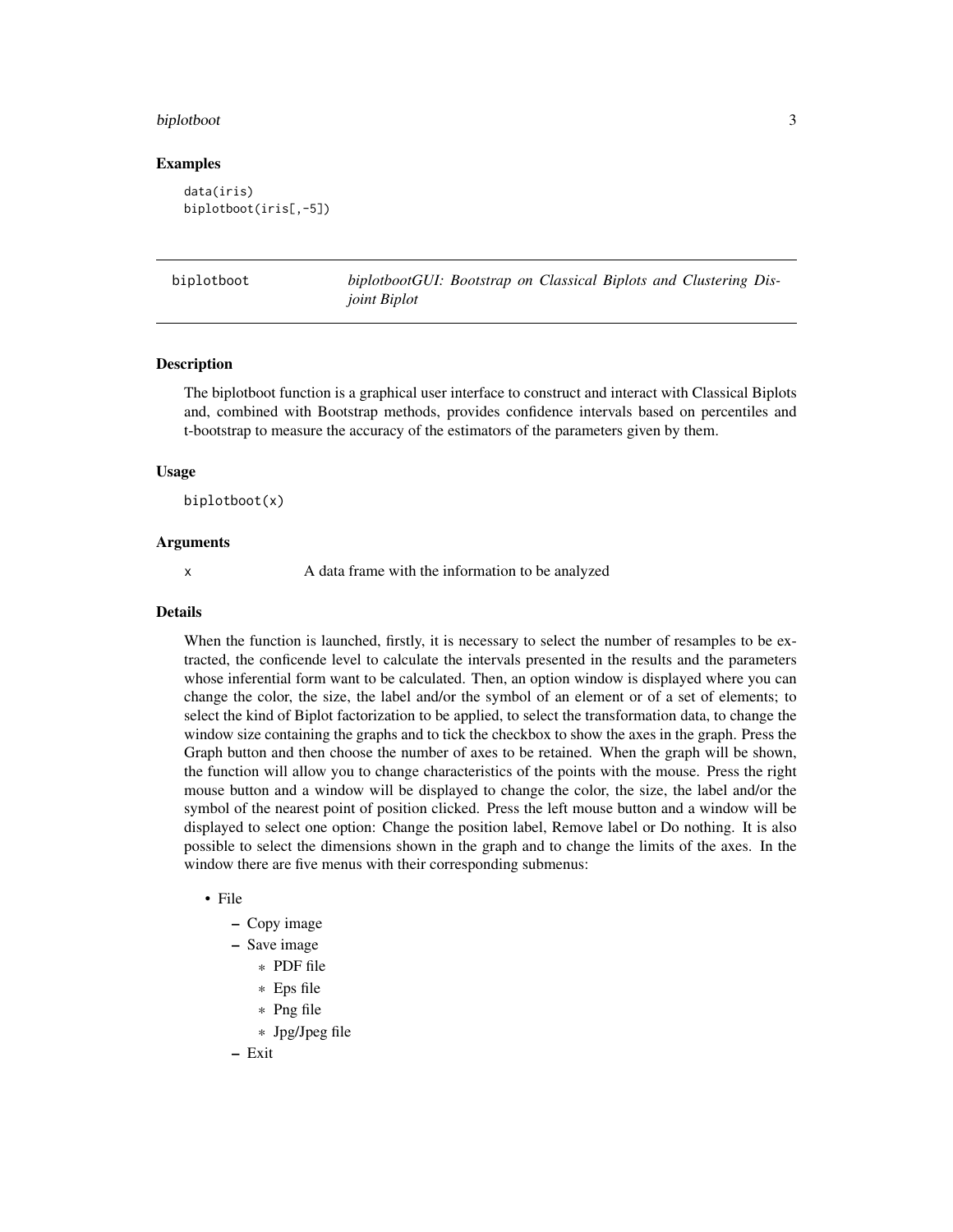#### 4 biplotboot

- 3D
	- 3D
- Projections
	- Variables
	- Back to original data
- Options
	- Change title
	- Show/Hide axes
- Cluster
	- Hierarchical cluster with biplot coordinates
	- K-means with biplot coordinates
	- K-medoids with biplot coordinates
	- Back to original graph

The File menu provides different options to save the graph and permits to exit the program. The second menu shows the graph in 3 dimensions. The third menu allows the user to project the individuals onto the direction representing one variable selected from a listbox. This menu permits to go back to original graph. The following menu permits to change the title and to show/hide the axes in the graph. The fifth menu allows the user to analyze the biplot coordinates with clustering techniques. The results in an inferential form have saved in a file and together with it graphs with histograms and QQ-plots generated with the bootstrap replications are saved.

#### Value

A graph showing the data representation, an output file containing the contributions, qualities of representation, goodness of fit, coordinates and eigen values and another output file containing these results in an inferential form.

#### Author(s)

Ana Belen Nieto Librero <ananieto@usal.es>, Purificacion Galindo Villardon <pgalindo@usal.es>

#### References

- Gabriel, K. R. (1971). The Biplot graphic display of matrices with applications to principal components analysis. Biometrika, 58(3), 453-467.
- Galindo, M. P. (1986). Una alternativa de representacion simultanea: HJ-Biplot. Questiio, 10(1), 13-23.
- Efron, B. (1979). Bootstrap methods: Another look at the jackknife. Annals of Statistics, 7, 1-26.
- Efron, B. (1987). Better bootstrap confidence intervals. Journal of the American Statistical Association, 82, 171-185.
- Efron, B., & Tibshirani, R. J. (1993). An introduction into the bootstrap. New York: Chapman and Hall.
- Nieto, A. B., & Galindo, M. P., & Leiva, V., & Vicente-Galindo, P. (2014). A methodology for biplots based on bootstrapping with R. Revista Colombiana de Estadistica, 37(2), 367-397.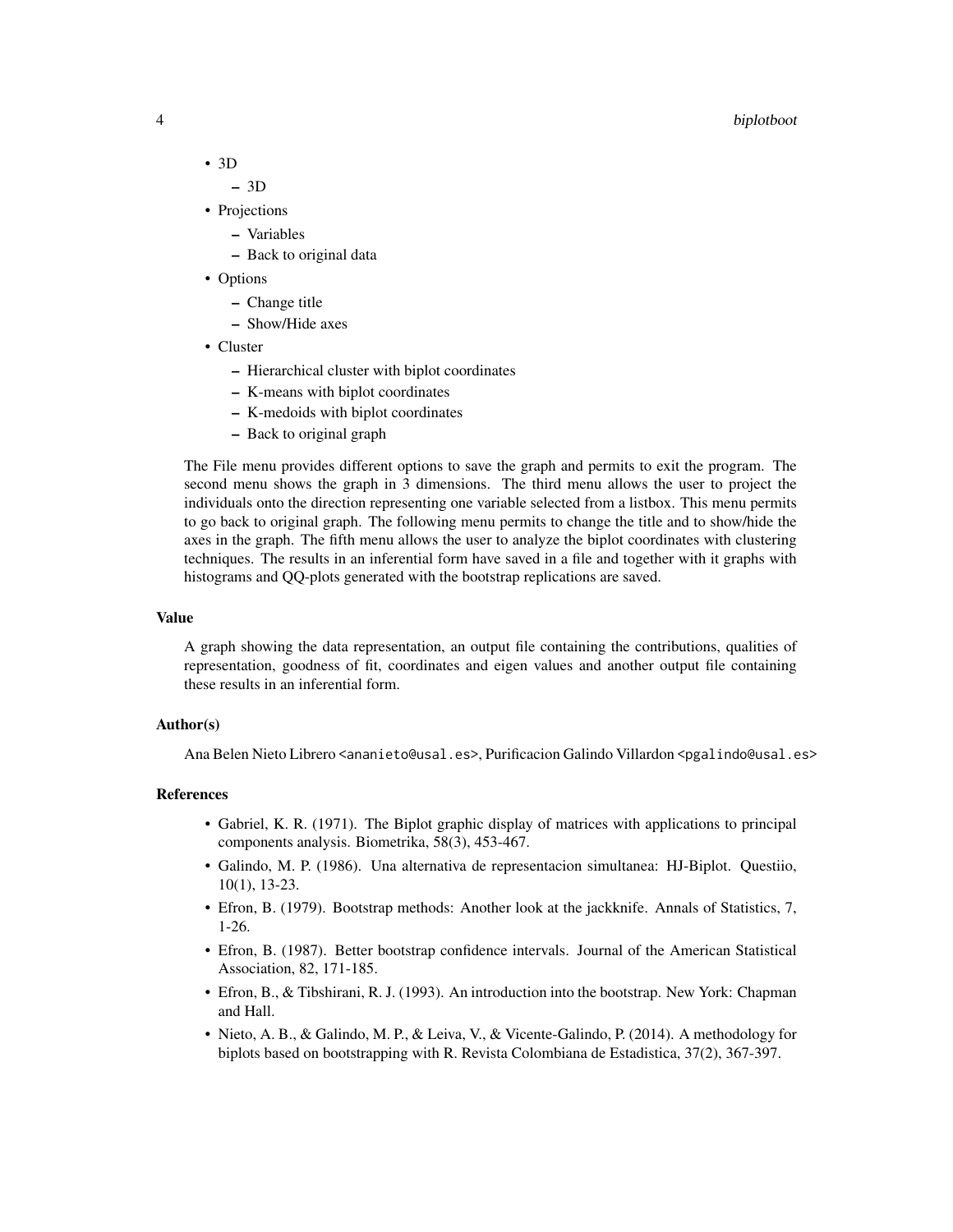#### <span id="page-4-0"></span>CDBiplot 5 and 5 and 5 and 5 and 5 and 5 and 5 and 5 and 5 and 5 and 5 and 5 and 5 and 5 and 5 and 5 and 5 and 5 and 5 and 5 and 5 and 5 and 5 and 5 and 5 and 5 and 5 and 5 and 5 and 5 and 5 and 5 and 5 and 5 and 5 and 5 a

#### Examples

```
data(iris)
biplotboot(iris[,-5])
```
CDBiplot *Clustering and/or Disjoint Biplot*

#### Description

The CDBiplot function is a graphical user interface to construct and interact with Clustering and/or Disjoint Biplot.

#### Usage

CDBiplot(data, clase)

#### Arguments

| data  | A data frame with the information to be analyzed                       |
|-------|------------------------------------------------------------------------|
| clase | A vector containing the real classification of the objects in the data |

#### Details

When the function is launched, firstly, it is necessary to select the kind of analysis to be used on the data. Then, a window to select the number of clusters, components, the tolerance, the number of iterations and the repetitions of the algorithm. Press the OK button and the graph will be shown. Press the left mouse button and a window will be displayed to select one option: Change the position label, Remove label or Do nothing. It is also possible to select the dimensions shown in the graph and to change the limits of the axes. In the window there are four menus:

- File
	- Copy image
	- Save image
		- \* PDF file
		- \* Eps file
		- \* Png file
		- \* Jpg/Jpeg file
	- Exit
- 3D

– 3D

- Options
	- Change title
	- Show/Hide axes
	- Show/Hide variables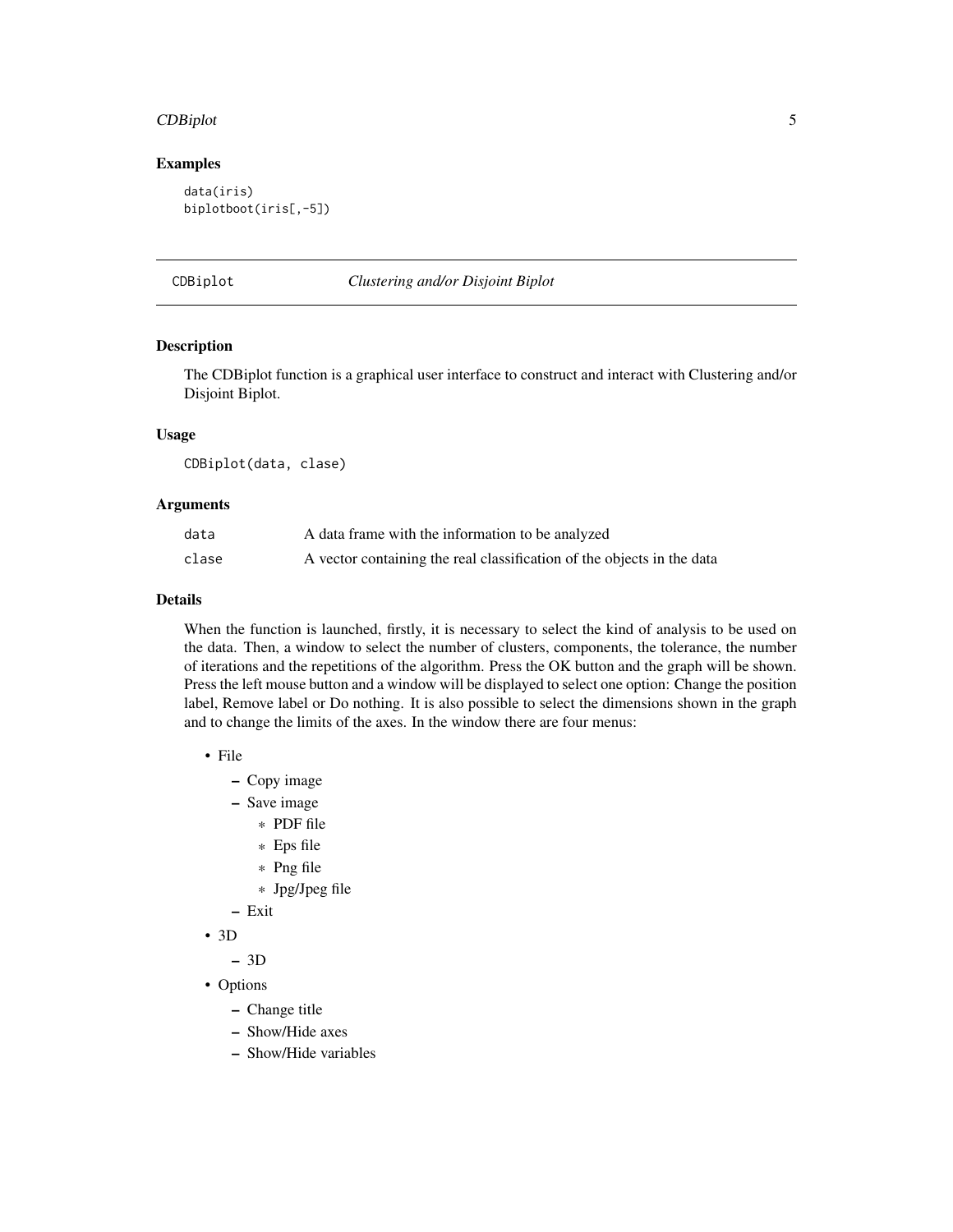- Show/Hide row labels
- <span id="page-5-0"></span>• Cluster
	- Convex-hull

The File menu provides different options to save the graph and permits to exit the program. The second menu shows the graph in 3 dimensions. The third menu allows the user to change the title and to show/hide the axes, the variables and the row labels in the graph. The last menu permits the user to draw (filled or empty) convex-hull on each cluster. The program saves a file containing the main results of the analysis.

#### Value

A graph showing the data representation and an output file containing the information about the results.

#### Author(s)

Ana Belen Nieto Librero <ananieto@usal.es>, Purificacion Vicente Galindo <purivg@usal.es>, Purificacion Galindo Villardon <pgalindo@usal.es>

#### References

- Gabriel, K. R. (1971). The Biplot graphic display of matrices with applications to principal components analysis. Biometrika, 58(3), 453-467.
- Galindo, M. P. (1986). Una alternativa de representacion simultanea: HJ-Biplot. Questiio, 10(1), 13-23.
- Vichi, M and Saporta, G. (2009). Clustering and disjoint principal component analysis. *Computational Statistics and Data Analysis*, 53, 3194-3208.
- Macedo, E. and Freitas, A. (2015). The alternating least-squares algorithm for CDPCA. *Communications in Computer and Information Science (CCIS), Springer Verlag pp. 173-191*.

#### Examples

```
data(iris)
CDBiplot(iris[,-5], iris[,5])
```
CDpca *Clustering and Disjoint Principal Component Analysis*

#### Description

CDpca performs a clustering and disjoint principal components analysis (CDPCA) on the given numeric data matrix and returns a list of results Given a  $(IxJ)$  real data matrix  $X = [xij]$ , the CDPCA methodology is allowed to cluster the I objects into P nonempty and nonoverlapping clusters Cp, p  $= 1, \ldots, P$ , which are identified by theirs centroids, and, simultaneously, to partitioning the J attributes into Q disjoint components, PCq,  $q = 1,...,Q$ . The CDpca function models X estimating the parameter of the model using an Alternating Least Square (ALS) procedure originally proposed by Vichi and Saport (2009) and described in two steps by Macedo and Freitas (2015).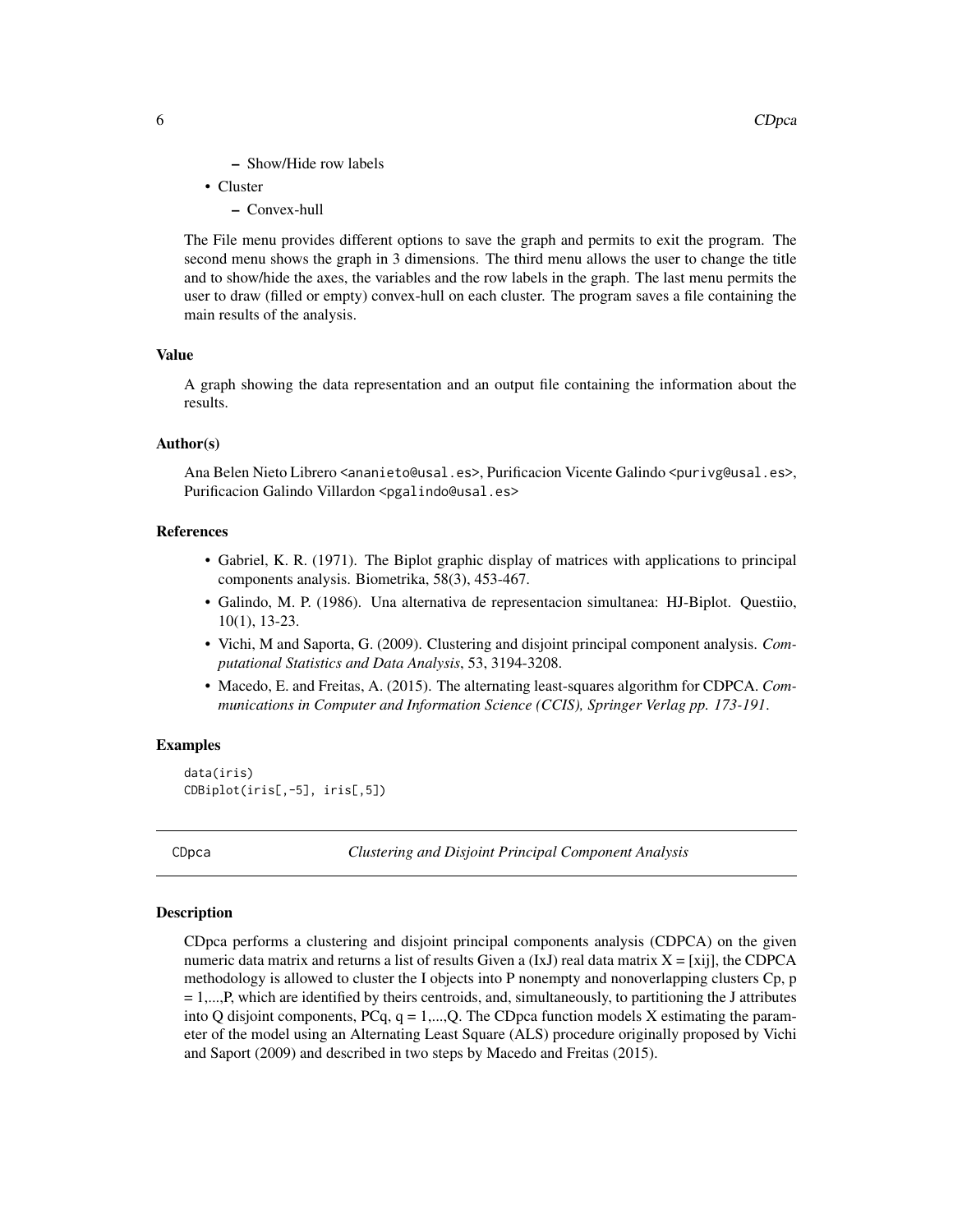#### CDpca 7

### Usage

CDpca (data, class=NULL, P, Q, SDPinitial=FALSE, tol= 10^(-5), maxit, r, cdpcaplot=TRUE)

#### Arguments

| data       | A numeric matrix or data frame which provides the data for the CDPCA                                                                                                                                              |
|------------|-------------------------------------------------------------------------------------------------------------------------------------------------------------------------------------------------------------------|
| class      | A numeric vector containing the real classification of the objects in the data, or<br>NULL if the class of objects is unknown                                                                                     |
| P          | An integer value indicating the number of clusters of objects                                                                                                                                                     |
| Q          | An integer value indicating the number of clusters of variables                                                                                                                                                   |
| SDPinitial | A logical value indicating whether the initial assignment matrices U and V<br>are randomly generated (by default) or an algorithmic framework based on a<br>semidefinite programming approach is preferred (TRUE) |
| tol        | A positive (low) value indicating the maximum term for the difference between<br>two consecutives values of the objective function. A tolerance value of $10^{\circ}(-5)$<br>is indicated by default              |
| maxit      | The maximum number of iterations of one run of the ALS algorithm                                                                                                                                                  |
| r          | Number of runs of the ALS algorithm for the final solution                                                                                                                                                        |
| cdpcaplot  | A logical value indicating whether an additional graphic is created (showing the<br>data projected on the first two CDPCA principal components)                                                                   |

#### Value

Cdpca returns a list of results containing the following components:

| Iter         | The total number of iterations used in the best loop for computing the best solu-<br>tion     |
|--------------|-----------------------------------------------------------------------------------------------|
| loop         | The best loop number                                                                          |
| timebestloop | The computation time on the best loop                                                         |
| timeallloops | The computation time for all loops                                                            |
| Y            | The component score matrix                                                                    |
| Ybar         | The object centroids matrix in the reduced space                                              |
| A            | The component loading matrix                                                                  |
| U            | The partition of objects                                                                      |
| V            | The partition of variables                                                                    |
| F            | The value of the objective function to maximize.                                              |
| bcdev        | The between cluster deviance                                                                  |
| bcdevTotal   | The between cluster deviance over the total variability                                       |
| tableclass   | The cdpca classification                                                                      |
| pseudocm     | The pseudo confusion matrix concerning the true (given by class) and cdpca<br>classifications |
| Enorm        | The error norm for the obtained cdpca model                                                   |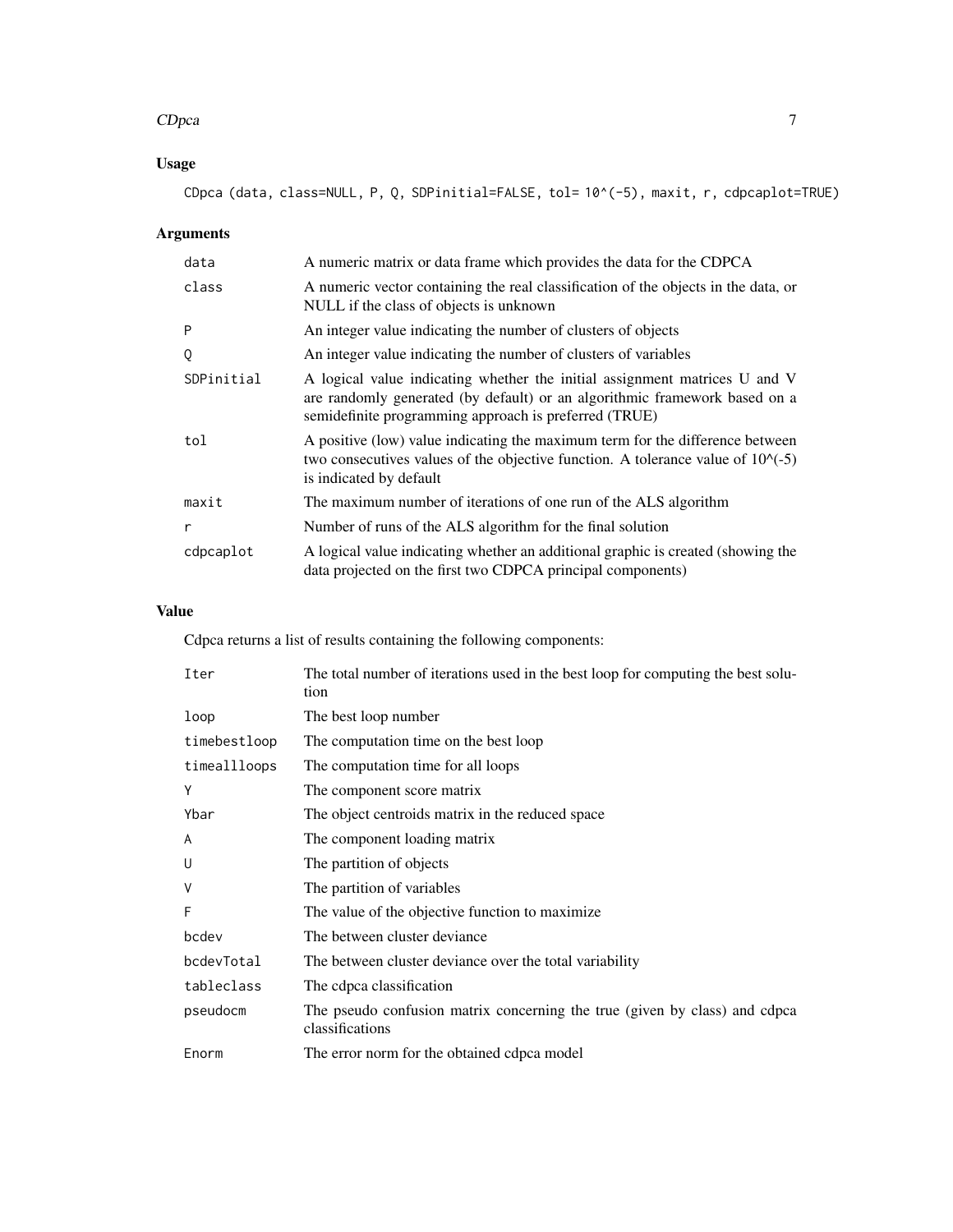#### <span id="page-7-0"></span>Author(s)

Eloisa Macedo <macedo@ua.pt>, Adelaide Freitas <adelaide@ua.pt>, Maurizio Vichi <maurizio.vichi@uniroma1.it>

#### References

- Vichi, M and Saporta, G. (2009). Clustering and disjoint principal component analysis. *Computational Statistics and Data Analysis*, 53, 3194-3208.
- Macedo, E. and Freitas, A. (2015). The alternating least-squares algorithm for CDPCA. *Communications in Computer and Information Science (CCIS), Springer Verlag pp. 173-191*.

CDpcaSummary *Clustering and Disjoint Principal Component Analysis Summary*

#### Description

Produce a list of summary measures to evaluate the result of the CDPCA

#### Usage

CDpcaSummary(obj)

#### Arguments

obj An object of the type produced by CDpca

#### Value

CDpcaSummary returns the following values associated to the loop where the best result was produced: Number of the loops Number of iterations Value of the objective function F Frobenius norm of the error matrix Between cluster deviance (percentage) Explained variance by CDpca components (percentage) Pseudo Confusion Matrix (if available)

#### Author(s)

Eloisa Macedo <macedo@ua.pt>, Adelaide Freitas <adelaide@ua.pt>, Maurizio Vichi <maurizio.vichi@uniroma1.it>

#### References

- Vichi, M and Saporta, G. (2009). Clustering and disjoint principal component analysis. *Computational Statistics and Data Analysis*, 53, 3194-3208.
- Macedo, E. and Freitas, A. (2015). The alternating least-squares algorithm for CDPCA. *Communications in Computer and Information Science (CCIS), Springer Verlag pp. 173-191*.